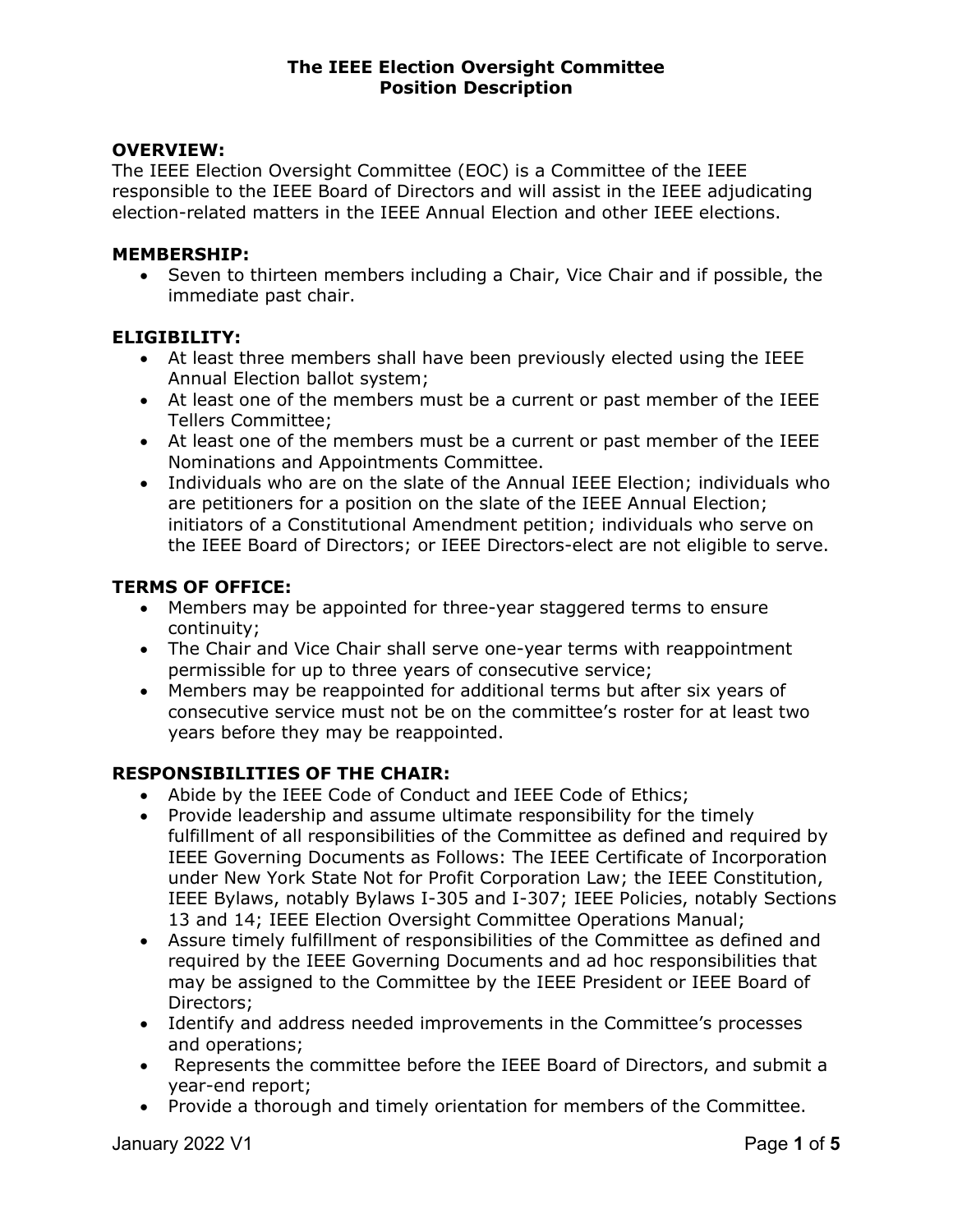- Serve as a mentor to members and new members to the Committee;
- Submit recommendations to the IEEE Nominations and Appointments Committee for next year's committee potential members;
- Process questions from candidates and others;
- Provide advice, guidance and interpretation of IEEE Bylaws, Policies, and other pertinent regulations (solicited or unsolicited);
- Assist in reviewing and processing election-related complaints and make recommendations to the IEEE President, the IEEE Board of Directors and other governing bodies and Organizational Units about proposed disposition of queries and complaints about candidates, petitioners and other volunteers or campaign activities;
- Make recommendations to the pertinent bodies on changes to related IEEE governing documents;
- Make recommendations on needs for education and information dissemination;
- Lead education and information dissemination campaigns regarding elections;
- Investigate and develop recommendations to the IEEE President and other leaders of organizational units when legal and ethical issues are referred to the Committee, including recommendations to disqualify a candidate or potential candidate;
- Accept and perform other relevant duties, as directed by the IEEE President or the IEEE Board of Directors.
- Work closely and effectively with members of the IEEE Professional Staff in fulfilling the above-identified responsibilities;
- Complete compliance training, as required by IEEE.

# RESPONSIBILITIES OF THE VICE CHAIR:

- Abide by the IEEE Code of Conduct and IEEE Code of Ethics;
- In the absences or incapacity of the Chair, the Vice Chair shall assume the duties of the Chair;
- Actively Participate in all EOC meetings and discussions;
- Accept and carry out such tasks and responsibilities as are assigned by the Chair in a timely manner. These may typically include:
	- o Participate in orientation activities as requested by the Chair;
	- o Review committee agendas and background materials prior to each meeting;
	- $\circ$  Review and draft candidate/petition/nominee disqualification report
	- $\circ$  Contribute to the development of the annual schedule of activities;
	- $\circ$  Chair and serve in ad hoc committees as appointed by the Chair;
- Complete compliance training, as required by IEEE.

### RESPONSIBILITIES OF THE PAST CHAIR:

- Abide by the IEEE Code of Conduct and IEEE Code of Ethics;
- Provide continuity in Committee activities and decisions;
- Complete compliance training, as required by IEEE.

# RESPONSIBILITIES OF COMMITTEE MEMBERS:

January 2022 V1 **Page 2 of 5**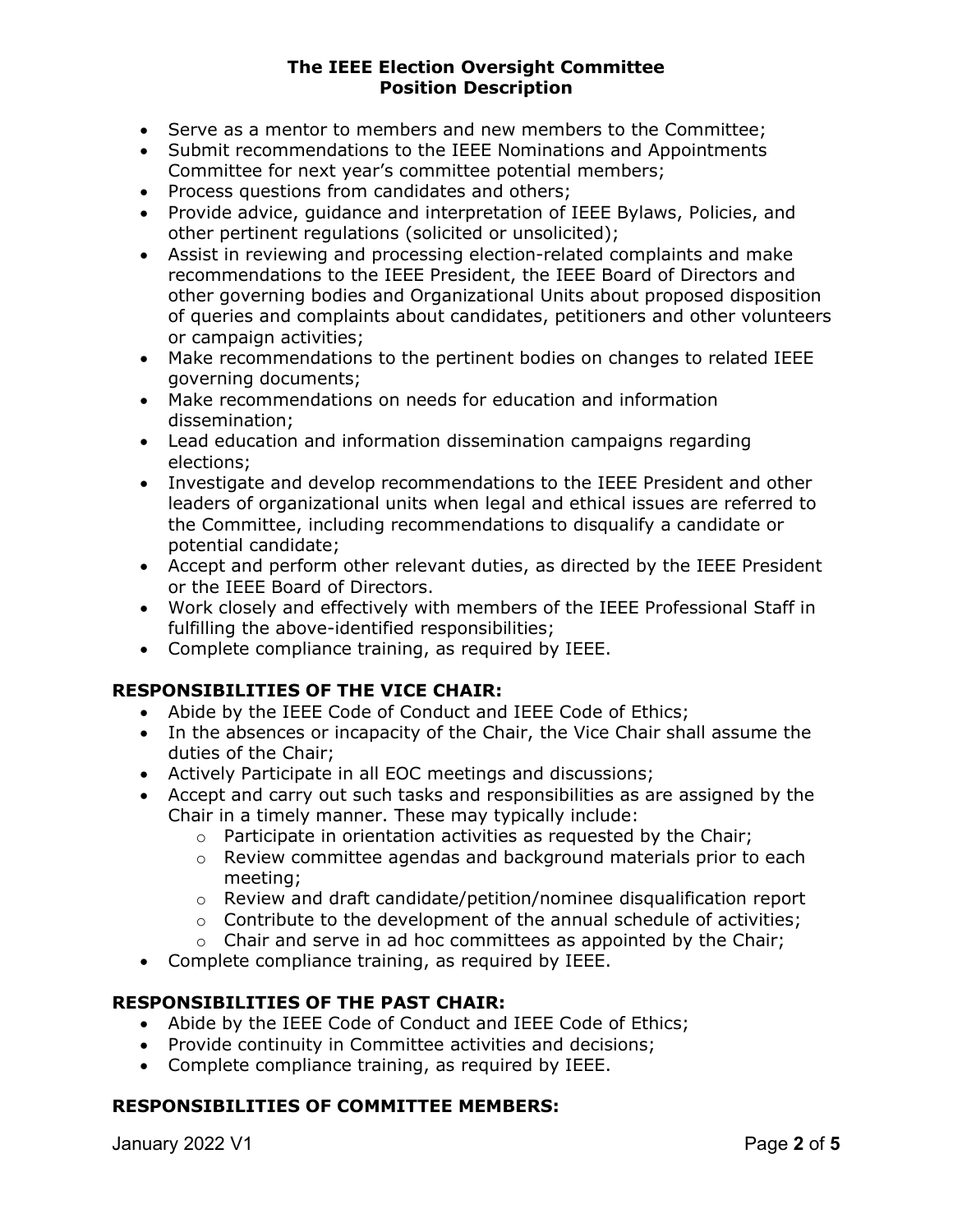- Become familiar with the IEEE Election Oversight Committee Operations Manual and related sections of the IEEE's Bylaws, Policies and governing documents;
- Actively Participate in all EOC meetings and discussions;
- Accept and carry out such tasks and responsibilities as are assigned by the Chair in a timely manner. These may typically include:
	- $\circ$  Participate in such orientation activities as requested by the Chair;
	- o Review committee agendas and background materials prior to each meeting;
	- o Review and draft candidate/petition/nominee disqualification report
	- $\circ$  Contribute for development of the annual schedule of activities;
	- $\circ$  Chair and serve on ad hoc committees as appointed by the Chair;
- Complete compliance training, as required by IEEE.

# QUALIFICATIONS AND SKILLS:

#### Knowledge

- General familiarity with the IEEE's fields of interests, activities, mission, goals, needs, and direction;
- General familiarity with the functions of IEEE's Major Organizational Units;
- Knowledge of the workings of the Election Oversight Committee and its functions;
- Ability to understand IEEE complex elections and related processes;

### Experience

- Experience relevant to the mission of the Committee, acquired either through volunteer activities in IEEE or in similar roles in other organizations;
- Experience in working within IEEE's operating culture of volunteer/staff partnerships or experience in other organizations that provide appropriate preparation for working in the IEEE culture;

### Personal Characteristics

- Evidence of a high level of professionalism in prior IEEE volunteer roles;
- Strong communications and consensus-building skills;
- Ability to act with discretion and preserve the confidentiality of confidential information;
- Honesty, integrity, and adherence to high ethical standards.

# Additional Qualifications for Chair

- Excellent leadership skills including the ability to motivate others; negotiate compromise and resolve differences; maintain positive working relationships and capability to set direction;
- Ability to productively interact with IEEE officers, Board members, other IEEE leaders and IEEE staff;
- Ability to facilitate and run meetings efficiently, including familiarity with parliamentary procedures.

# ESTIMATED TIME REQUIREMENTS:

January 2022 V1 **Page 3 of 5**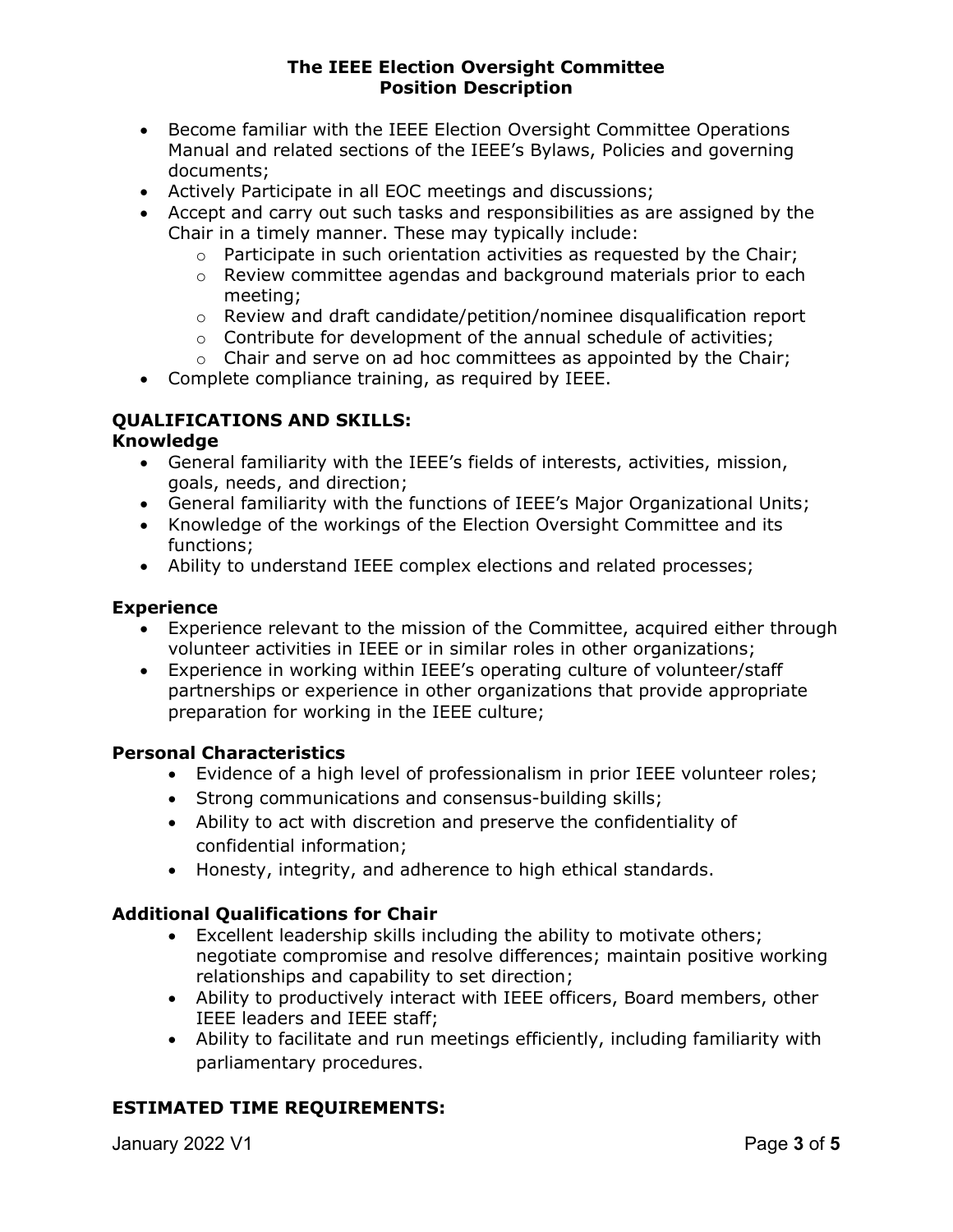| <b>Election Oversight Committee Chair</b>                          | <b>Estimated Time Required</b>                                           |
|--------------------------------------------------------------------|--------------------------------------------------------------------------|
| <b>Material and Agenda Review</b>                                  | 20 hours                                                                 |
| <b>In-person Meetings</b>                                          | 1-2 one day meetings                                                     |
| (not including travel time)                                        |                                                                          |
| <b>Tele-conferences</b>                                            | Periodic virtual/teleconference<br>Committee meetings and standing calls |
|                                                                    | with support staff; approx. 2-5                                          |
|                                                                    | hours/month.                                                             |
| <b>Correspondence</b> (emails, drafting of                         | 1-2 hour(s) / week                                                       |
| items, etc.)                                                       |                                                                          |
| Travel (Does not include meeting time)                             | 2 days/meeting; approx. 2 per year.                                      |
| *Travel time depends on meeting                                    |                                                                          |
| venue and location of committee                                    |                                                                          |
| members. Alternate methods of<br>participation may be arranged for |                                                                          |
| those unable to travel.                                            |                                                                          |
| <b>Compliance Training (as required)</b>                           | 4 to 6 hours                                                             |
|                                                                    |                                                                          |
| <b>Election Oversight Committee Vice</b>                           | <b>Estimated Time Required</b>                                           |
| <b>Chair</b>                                                       |                                                                          |
| <b>Material and Agenda Review</b>                                  | 20 hours                                                                 |
| <b>In-person Meetings</b>                                          | 1-2 meetings                                                             |
| (not including travel time)                                        |                                                                          |
| <b>Tele-conferences</b>                                            | Periodic virtual/teleconference                                          |
|                                                                    | meetings, additional calls as needed.                                    |
|                                                                    | Approx. 8 / year                                                         |
| Correspondence (emails, drafting of<br>items, etc.)                | 1 hour /week                                                             |
| Travel (Does not include meeting time)                             | 2 days/meeting; approx. 2 per year.                                      |
| *Travel time depends on meeting                                    |                                                                          |
| venue and location of committee                                    |                                                                          |
| members. Alternate methods of                                      |                                                                          |
| participation may be arranged for                                  |                                                                          |
| those unable to travel.                                            |                                                                          |
| <b>Compliance Training (as required)</b>                           | 4 to 6 hours                                                             |
|                                                                    |                                                                          |
| <b>Election Oversight Committee</b>                                | <b>Estimated Time Required</b>                                           |

| <b>Election Oversight Committee</b>                                              | <b>Estimated Time Required</b>                                                    |
|----------------------------------------------------------------------------------|-----------------------------------------------------------------------------------|
| <b>Material and Agenda Review</b>                                                | 10 hours                                                                          |
| <b>In-person Meetings</b>                                                        | 1-2 meetings                                                                      |
|                                                                                  |                                                                                   |
| <b>Tele-conferences</b>                                                          | Periodic virtual/teleconference<br>meetings, additional calls as needed; 8<br>var |
| <b>Correspondence</b> (emails, drafting of                                       | 2 hours / month                                                                   |
|                                                                                  |                                                                                   |
| <b>Travel</b> (Does not include meeting time)<br>*Travel time depends on meeting | 2 days/meeting; approx. 2 per year.                                               |
| (not including travel time)<br>items, etc.)                                      |                                                                                   |